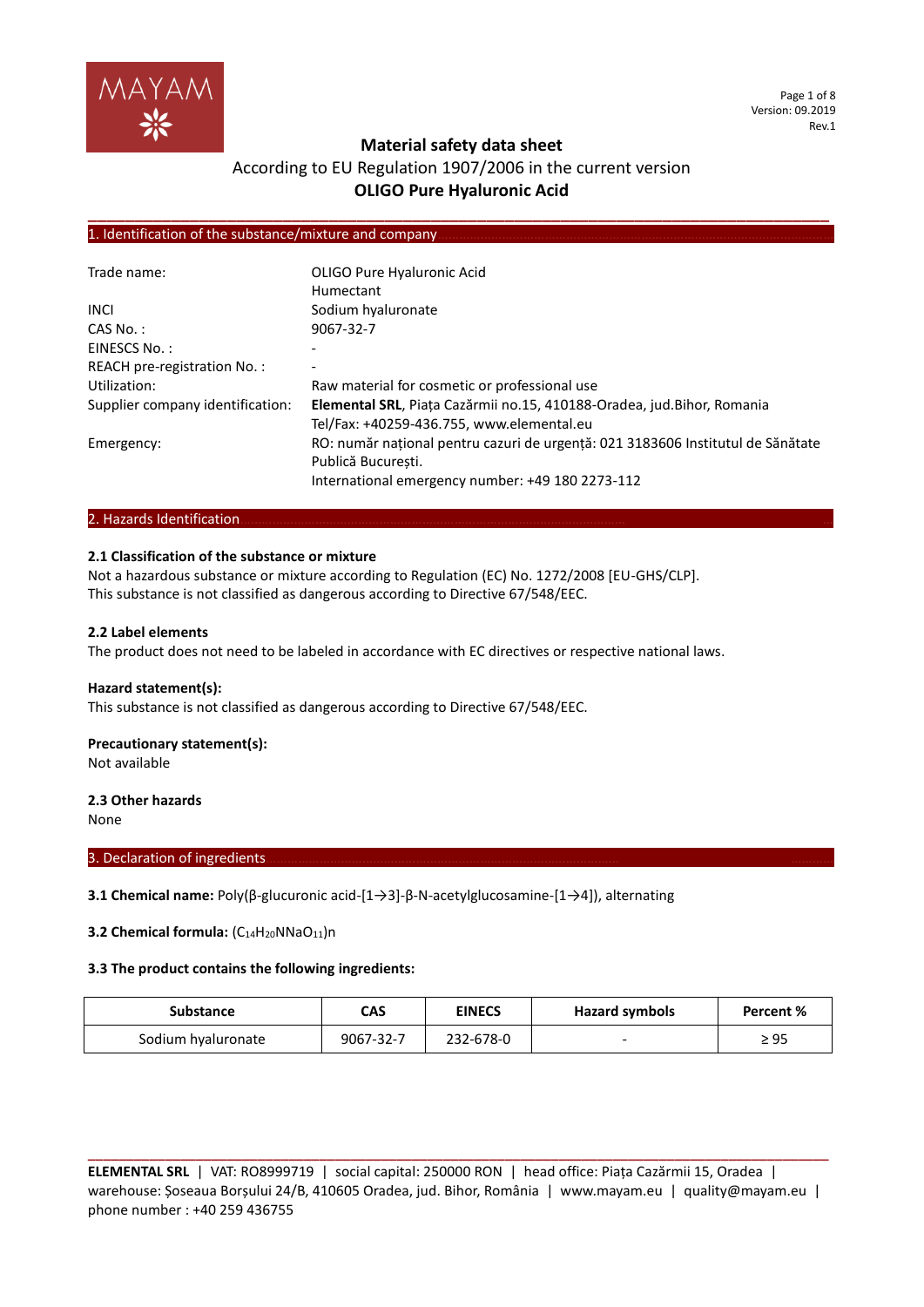

### According to EU Regulation 1907/2006 in the current version **OLIGO Pure Hyaluronic Acid**

**\_\_\_\_\_\_\_\_\_\_\_\_\_\_\_\_\_\_\_\_\_\_\_\_\_\_\_\_\_\_\_\_\_\_\_\_\_\_\_\_\_\_\_\_\_\_\_\_\_\_\_\_\_\_\_\_\_\_\_\_\_\_\_\_\_\_\_\_\_\_\_\_\_\_\_\_\_\_\_\_**

### 4. First aid measures………………………………………………………………………………………… ………

### **4.1 Description of first aid measures**

**In case of contact with skin:** wash the affected area immediately with plenty of soap and water, if irritation persists seek medical attention.

**In case of contact with eyes:** rinse with plenty of water for at least 15 minutes (while holding eyelids apart), if irritation persists seek medical attention.

**If swallowed:** rinse mouth with water, do not induce vomiting. Consult your doctor immediately.

In case of inhalation: take the person to fresh air, remove contaminated clothes, if difficulty of breathing persists seek medical attention.

### **4.2 Main symptoms and effects, acute and delayed effects**

To the best of our knowledge regarding this substance, it's physical and toxic nature has not been fully investigated.

### **4.3 Instructions and instructions for timely medical treatment and special treatment required**

no data available

### 5. Fire fighting measures.

### **5.1 Extinguishing media/ Suitable extinguishing media**

Use water spray, alcohol-resistant foam, dry chemicals or carbon dioxide.

### **5.2 Special hazards arising from the substance or mixture**

Combustion forms carbon oxides, namely carbon dioxide and carbon monoxide.

### **5.3 Advice for firefighters**

Wear self contained breathing apparatus for fire fighting if necessary.

#### **5.4 Further information**

no data available

### 6. Accidental release measures.

### **6.1 Personal precautions, protective equipment and emergency procedures**

Avoid breathing vapors, mist or gas.

### **6.2 Environmental precautions**

When the product leaks, collect spills and clean it to restore the environment. Collect and treat the collected leaks as general waste.

### **6.3 Methods and materials for containment and cleaning up**

Adsorbed with sand or other non-combustible adsorbent, collected in a container and processed.

### **6.4 Reference to other sections**

For disposal see section 13.

**ELEMENTAL SRL** | VAT: RO8999719 | social capital: 250000 RON | head office: Piața Cazărmii 15, Oradea | warehouse: Șoseaua Borșului 24/B, 410605 Oradea, jud. Bihor, România | www.mayam.eu | quality@mayam.eu | phone number : +40 259 436755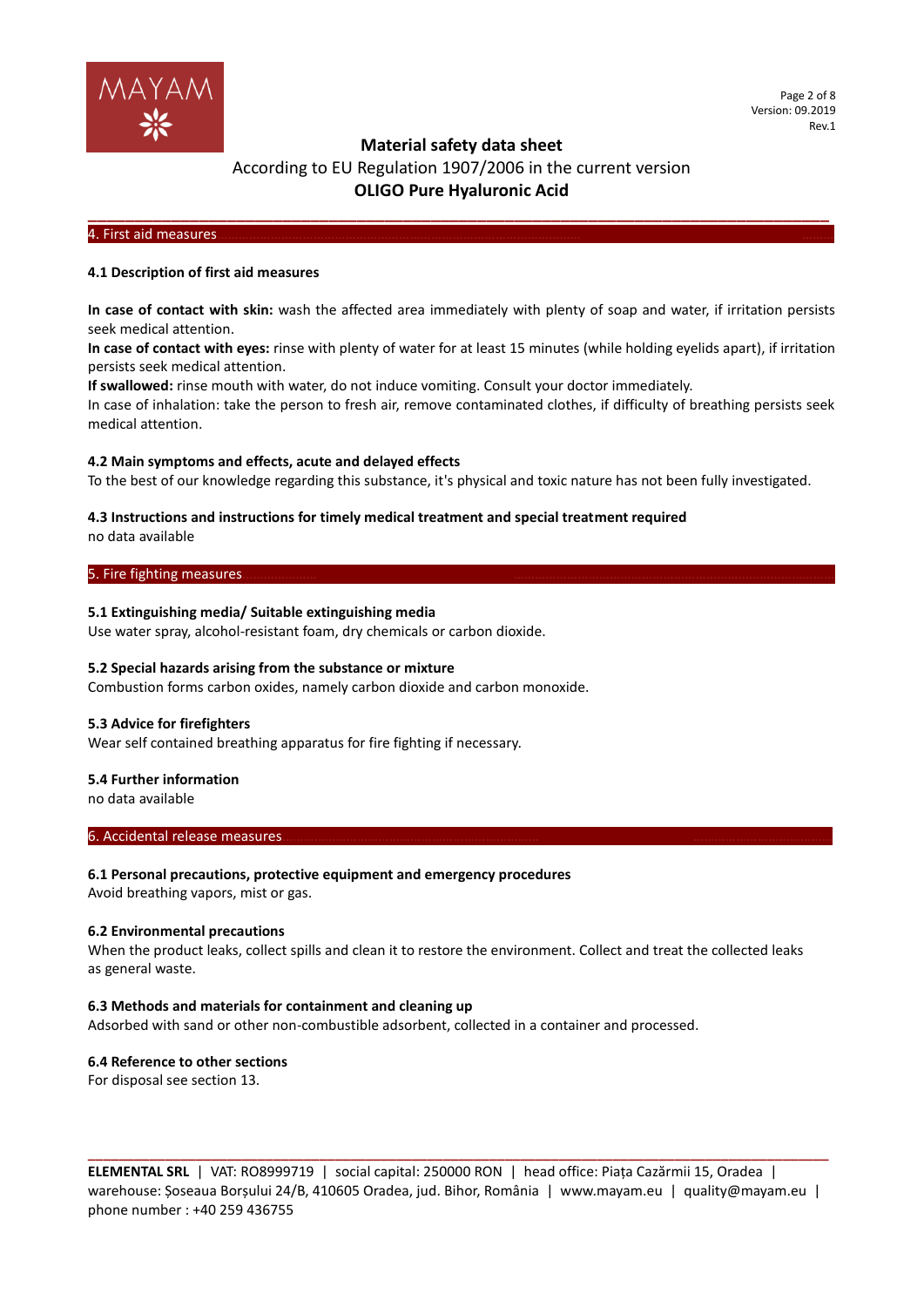

# According to EU Regulation 1907/2006 in the current version **OLIGO Pure Hyaluronic Acid**

**\_\_\_\_\_\_\_\_\_\_\_\_\_\_\_\_\_\_\_\_\_\_\_\_\_\_\_\_\_\_\_\_\_\_\_\_\_\_\_\_\_\_\_\_\_\_\_\_\_\_\_\_\_\_\_\_\_\_\_\_\_\_\_\_\_\_\_\_\_\_\_\_\_\_\_\_\_\_\_\_**

### 7. Handling and storage

### **7.1 Precautions for safe handling**

Provide appropriate exhaust ventilation at places where dust is formed.

### **7.2 Conditions for safe storage, including any incompatibilities**

Shading and Closed Preservation at 2-10°C.

### **7.3 Transport conditions**

Sunshine and rain should be avoided during transportation of products.

### **7.4 Specific end uses**

no data available

### 8. Exposure controls / personal protection.

### **8.1 Allowable concentration**

Maximum allowable concentration: no data available

### **8.2 Exposure controls/Appropriate engineering controls**

General industrial hygiene practice.

#### **8.3 Personal protective equipment**

### **Eye/face protection**

Use equipment for eye protection tested and approved under appropriate government standards such as NIOSH (US) or EN 166(EU).

### **Skin protection**

Handle with gloves. Gloves must be inspected prior to use. Use proper glove removal technique (without touching glove's outer surface) to avoid skin contact with this product. Dispose of contaminated gloves after use in accordance with applicable laws and good laboratory practices. Wash and dry hands. The selected protective gloves have to satisfy the specifications of EU Directive 89/686/EEC and the standard EN 374 derived from it.

#### **Body Protection**

Choose body protection in relation to its type, to the concentration and amount of dangerous substances, and to the specific work-place. The type of protective equipment must be selected according to the concentration and amount of the dangerous substance at the specific workplace.

### **Respiratory protection**

Respiratory protection is not required. Where protection from nuisance levels of dusts are desired, use type N95 (US) or type P1 (EN 143) dust masks. Use respirators and components tested and approved under appropriate government standards such as NIOSH (US) or CEN (EU).

**ELEMENTAL SRL** | VAT: RO8999719 | social capital: 250000 RON | head office: Piața Cazărmii 15, Oradea | warehouse: Șoseaua Borșului 24/B, 410605 Oradea, jud. Bihor, România | www.mayam.eu | quality@mayam.eu | phone number : +40 259 436755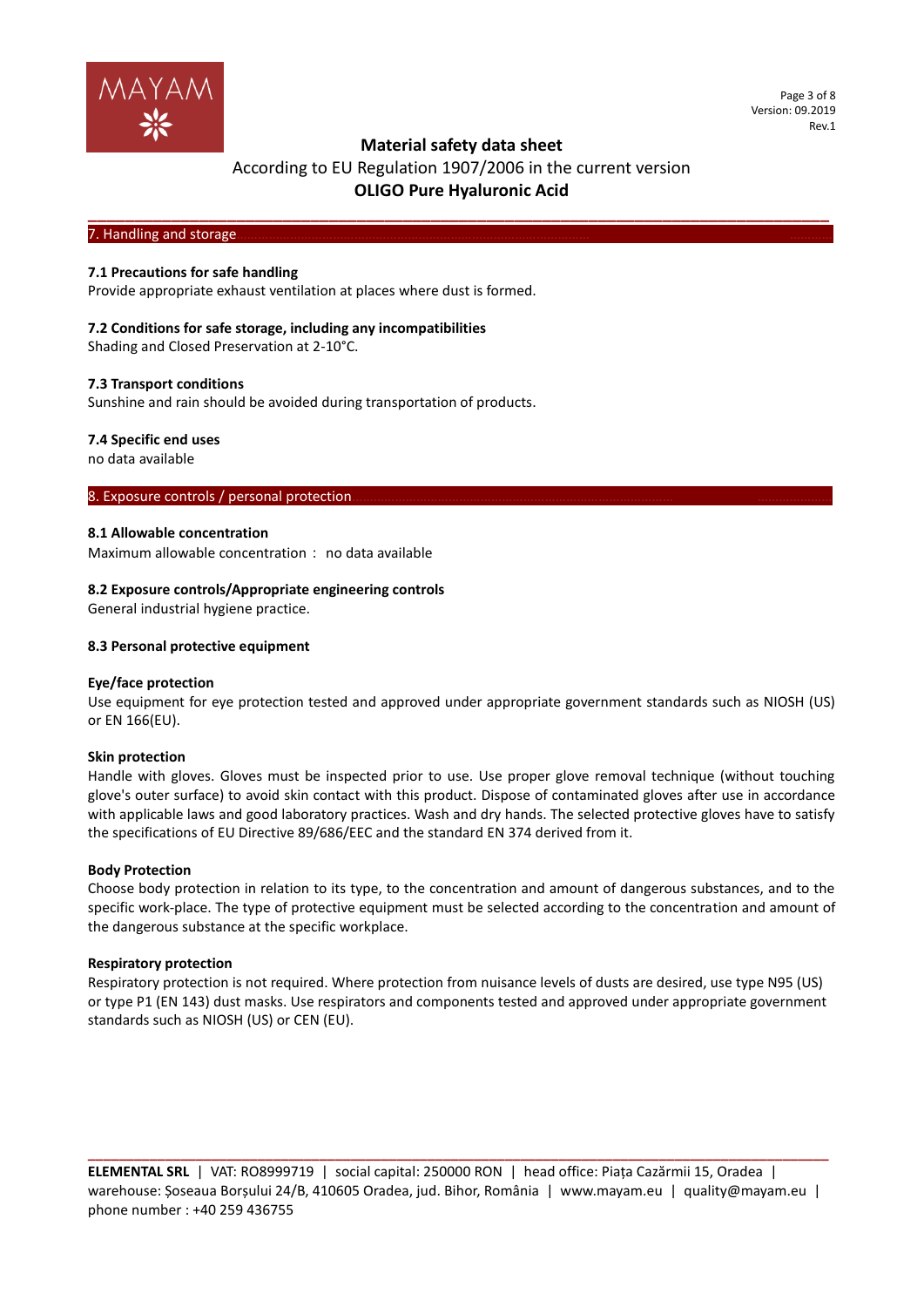

Page 4 of 8 Version: 09.2019 Rev.1

### **Material safety data sheet**

# According to EU Regulation 1907/2006 in the current version **OLIGO Pure Hyaluronic Acid**

**\_\_\_\_\_\_\_\_\_\_\_\_\_\_\_\_\_\_\_\_\_\_\_\_\_\_\_\_\_\_\_\_\_\_\_\_\_\_\_\_\_\_\_\_\_\_\_\_\_\_\_\_\_\_\_\_\_\_\_\_\_\_\_\_\_\_\_\_\_\_\_\_\_\_\_\_\_\_\_\_**

### 9. Physical and chemical properties

### **9.1 Information on physical and chemical properties**

Appearance: very hygroscopic powder Color: white or almost white Odor: odorless Relative density (d 20 / 20): NA Refractive index at 20°C: NA Optical rotation (°): NA Flash point: NA Odor threshold: NA pH: 5.0-8.5 (0.5% aq. sol., ) Melting point / freezing point: NA Initial boiling point and boiling range: NA Evaporation rate: NA Flammability (solid, gas): NA Upper / lower flammability or explosive limits: NA Vapor tension: NA Vapor density: NA Solubility in water: Soluble Partition coefficient: n-octanol / water NA Auto-ignition temperature: NA Decomposition temperature: NA Viscosity: NA Explosive properties: NA Oxidizing properties: NA

### **9.2 Other information**

None

### 10. Stability and reactivity.

**10.1 Reactivity** no data available

### **10.2 Chemical stability**

Stable under normal storage and operating conditions at room temperature or in a closed container.

### **10.3 Possibility of hazardous reactions**

no data available

### **10.4 Conditions to avoid**

Avoid exposure to sunlight, avoid contact with open flames and high heat; do not store in the same place as toxic, harmful, odorous, volatile, and corrosive items.

**ELEMENTAL SRL** | VAT: RO8999719 | social capital: 250000 RON | head office: Piața Cazărmii 15, Oradea | warehouse: Șoseaua Borșului 24/B, 410605 Oradea, jud. Bihor, România | www.mayam.eu | quality@mayam.eu | phone number : +40 259 436755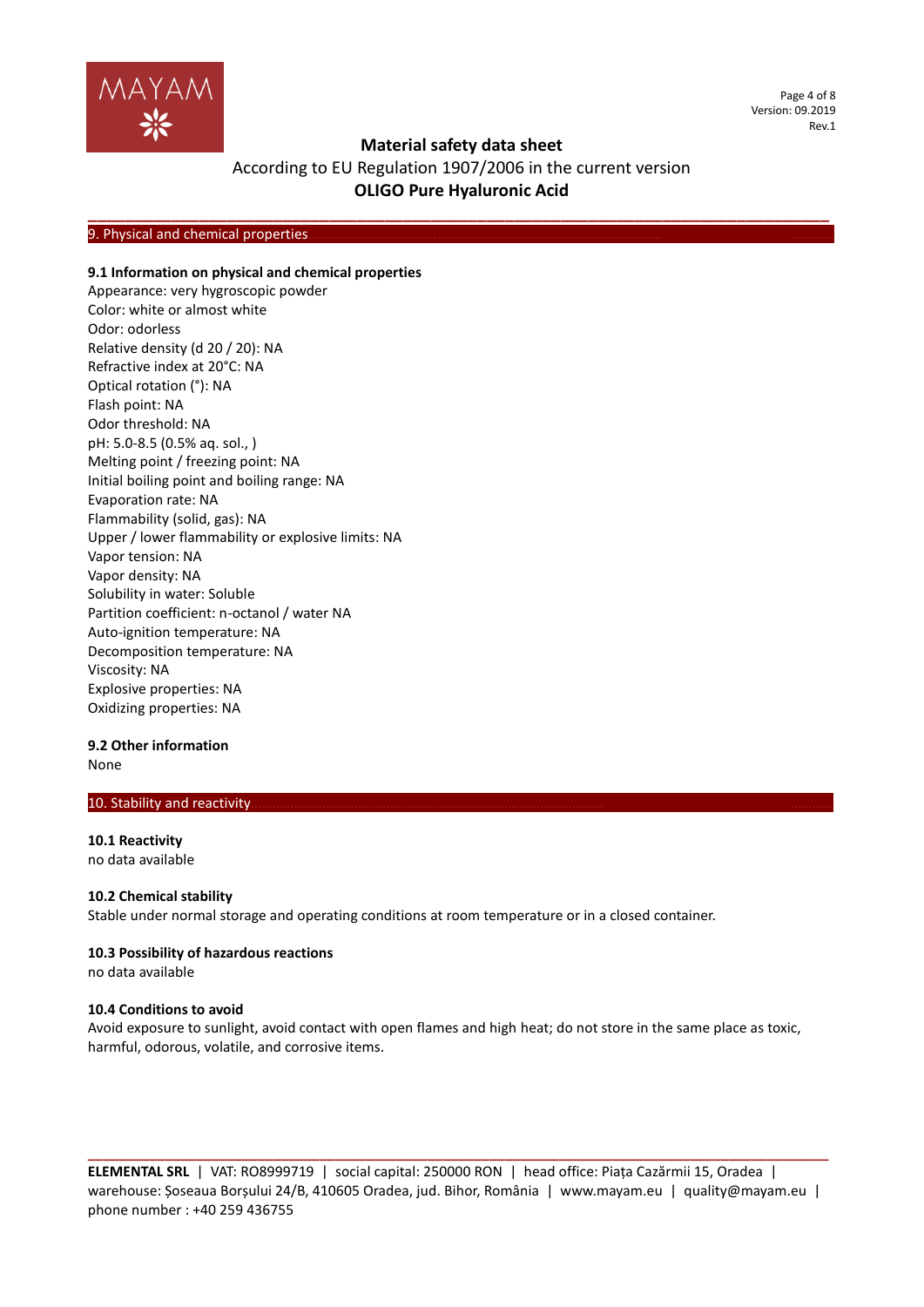

# According to EU Regulation 1907/2006 in the current version **OLIGO Pure Hyaluronic Acid**

**\_\_\_\_\_\_\_\_\_\_\_\_\_\_\_\_\_\_\_\_\_\_\_\_\_\_\_\_\_\_\_\_\_\_\_\_\_\_\_\_\_\_\_\_\_\_\_\_\_\_\_\_\_\_\_\_\_\_\_\_\_\_\_\_\_\_\_\_\_\_\_\_\_\_\_\_\_\_\_\_**

### **10.5 Incompatible materials**

Avoid mixing with substances that are prone to decomposition and denaturation, such as strong oxidizing agents, strong reducing agents, cationic surfactants, strong acids, and strong alkalis.

### **10.6 Hazardous decomposition products**

Other decomposition products - no data available.

### 11. Toxicological information.

### **11.1 Information on toxicological effects**

The toxicological properties of this material have not been fully investigated.

# **11.2 Acute toxicity**

no data available

# **11.3 Skin corrosion/irritation**

no data available

#### **11.4 Serious eye damage/eye irritation** no data available

### **11.5 Respiratory or skin sensitization**

no data available

# **11.6 Germ cell mutagenicity**

no data available

### **11.7 Carcinogenicity**

Not listed by ACGIH, IARC, NIOSH, NTP, or OSHA.

### **11.8 Reproductive toxicity**

no data available

### **11.9 Specific target organ toxicity - single exposure** no data available

### **11.10 Aspiration hazard**

no data available

### **11.11 Additional Information**

RTECS: Not available

### 12. Ecological information.

**12.1 Toxicity** no data available

### **12.2 Persistence and degradability**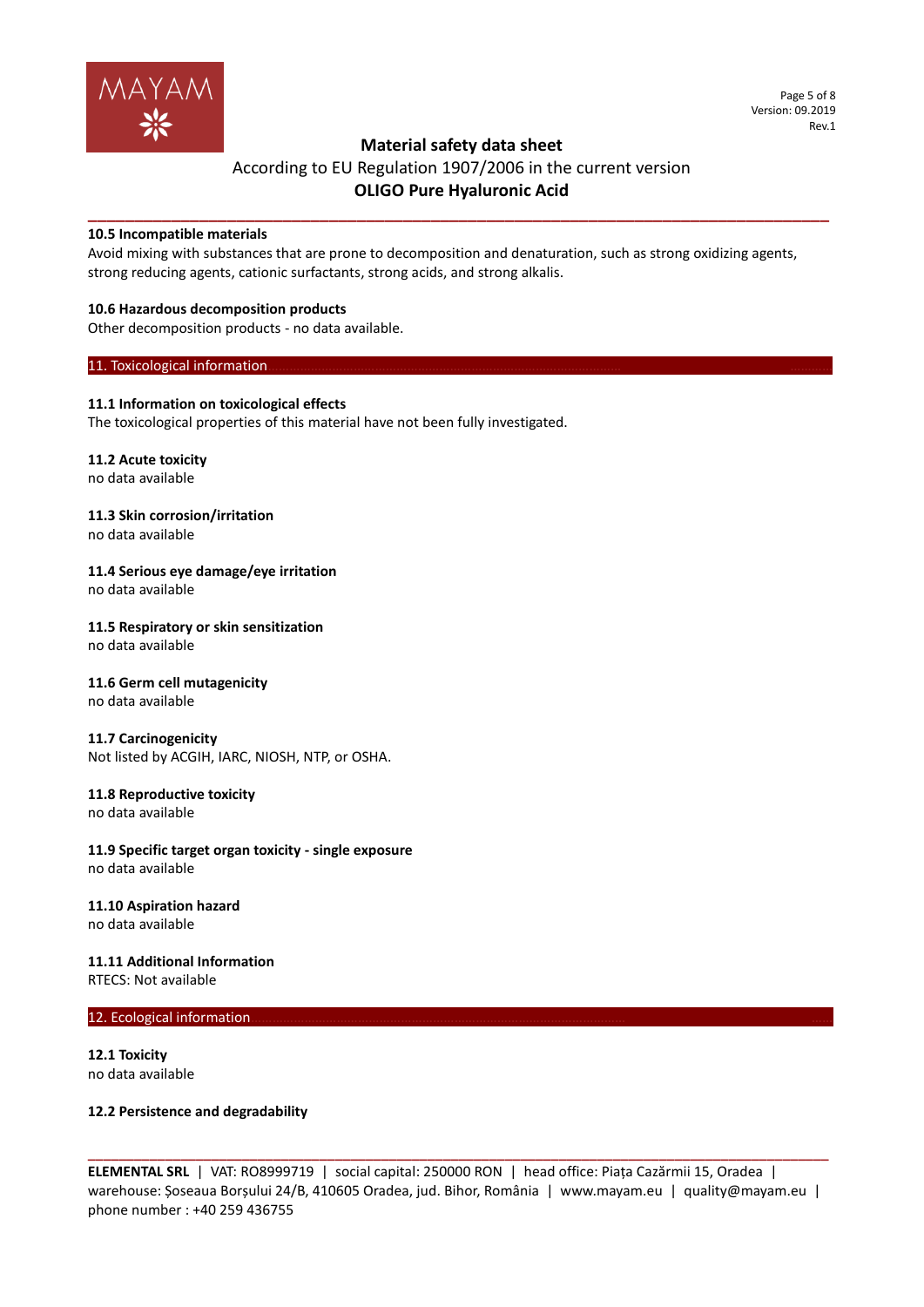

Page 6 of 8 Version: 09.2019 Rev.1

### **Material safety data sheet**

# According to EU Regulation 1907/2006 in the current version **OLIGO Pure Hyaluronic Acid**

**\_\_\_\_\_\_\_\_\_\_\_\_\_\_\_\_\_\_\_\_\_\_\_\_\_\_\_\_\_\_\_\_\_\_\_\_\_\_\_\_\_\_\_\_\_\_\_\_\_\_\_\_\_\_\_\_\_\_\_\_\_\_\_\_\_\_\_\_\_\_\_\_\_\_\_\_\_\_\_\_**

no data available

### **12.3 Bioaccumulative potential**

no data available

### **12.4 Mobility in soil**

no data available

### **12.5 Results of PBT and vPvB assessment**

no data available

### **12.6 Other adverse effects**

no data available

### 13. Disposal considerations

### **13.1 Nature of waste**

Industrial waste: yes; hazardous waste: not

### **13.2 Waste disposal methods**

No special treatment, incineration or burial as required.

### **13.3 Waste disposal precautions**

According to local and national regulations, the specific treatment methods can be consulted with the local environmental protection department.

### 14. Transport information.

### **14.1 UN number**

 $ADR^T -$ IMDG: - IATA: - Customs Code: -

### **14.2 UN shipping name**

ADR: Not dangerous goods IMDG: Not dangerous goods IATA: Not dangerous goods

### **14.3 Class of danger for transport** ADR: -

IMDG: - IATA: -

**14.4 Packing group** ADR: -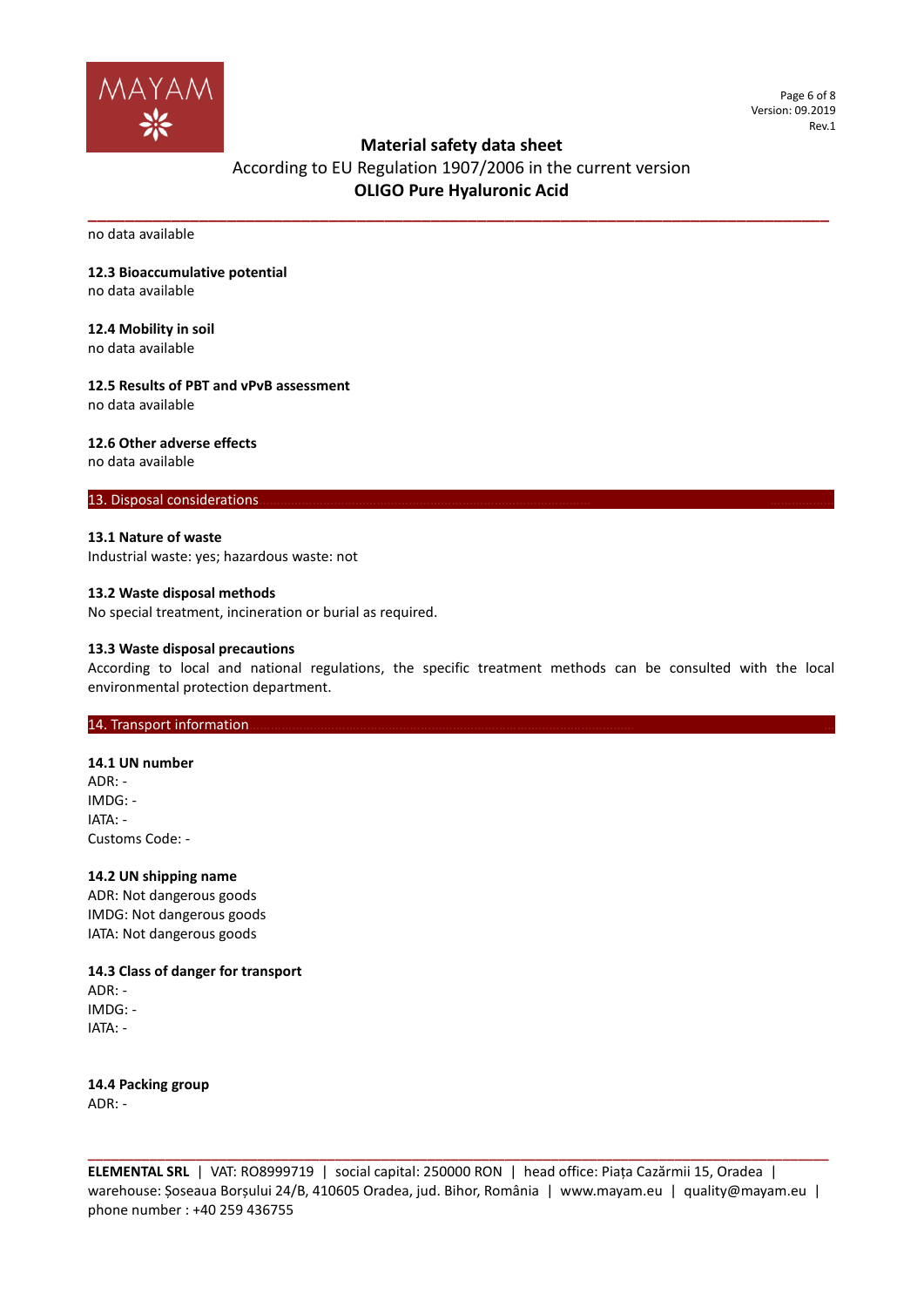

# According to EU Regulation 1907/2006 in the current version **OLIGO Pure Hyaluronic Acid**

**\_\_\_\_\_\_\_\_\_\_\_\_\_\_\_\_\_\_\_\_\_\_\_\_\_\_\_\_\_\_\_\_\_\_\_\_\_\_\_\_\_\_\_\_\_\_\_\_\_\_\_\_\_\_\_\_\_\_\_\_\_\_\_\_\_\_\_\_\_\_\_\_\_\_\_\_\_\_\_\_**

IMDG: - IATA: -

### **14.5 Environmental hazards**

Marine pollutant: no

### **14.6 Special precautions for users**

Not applicable

### 15. Regulatory information

This safety data sheet complies with the requirements of Regulation (EC) No. 1907/2006.

### **15.1 Safety, health and environmental regulations/legislation specific for the substance or mixture** no data available

### **15.2 Chemical Safety Assessment**

no data available

### 16. Additional information

Further information: The above information describes exclusively the safety requirements of the product(s) and is based on our present-day knowledge. It does not represent a guarantee for the properties of the product(s) described in terms of the legal warranty regulations.

### **16.1 Abbreviations**

ADR: European Agreement concerning the International Carriage of Dangerous Goods by Road. CAS: Chemical Abstracts Service (division of the American Chemical Society). CLP: Classification, Labeling, Packaging. DNEL: Derived No Effect Level. EINECS: European Inventory of Existing Commercial Chemical Substances. GHS: Globally Harmonized System of Classification and Labeling of Chemicals. IATA: International Air Transport Association. IATA-DGR: Dangerous Goods Regulation by the "International Air Transport Association" (IATA). ICAO: International Civil Aviation Organization. ICAO-TI: Technical Instructions by the "International Civil Aviation Organization" (ICAO). IMDG: International Maritime Code for Dangerous Goods. INCI: International Nomenclature of Cosmetic Ingredients. LTE: Long-term exposure. PNEC: Predicted No Effect Concentration. RID: Regulation Concerning the International Transport of Dangerous Goods by Rail. STE: Short-term exposure. STEL: Short Term Exposure limit.

STOT: Specific Target Organ Toxicity.